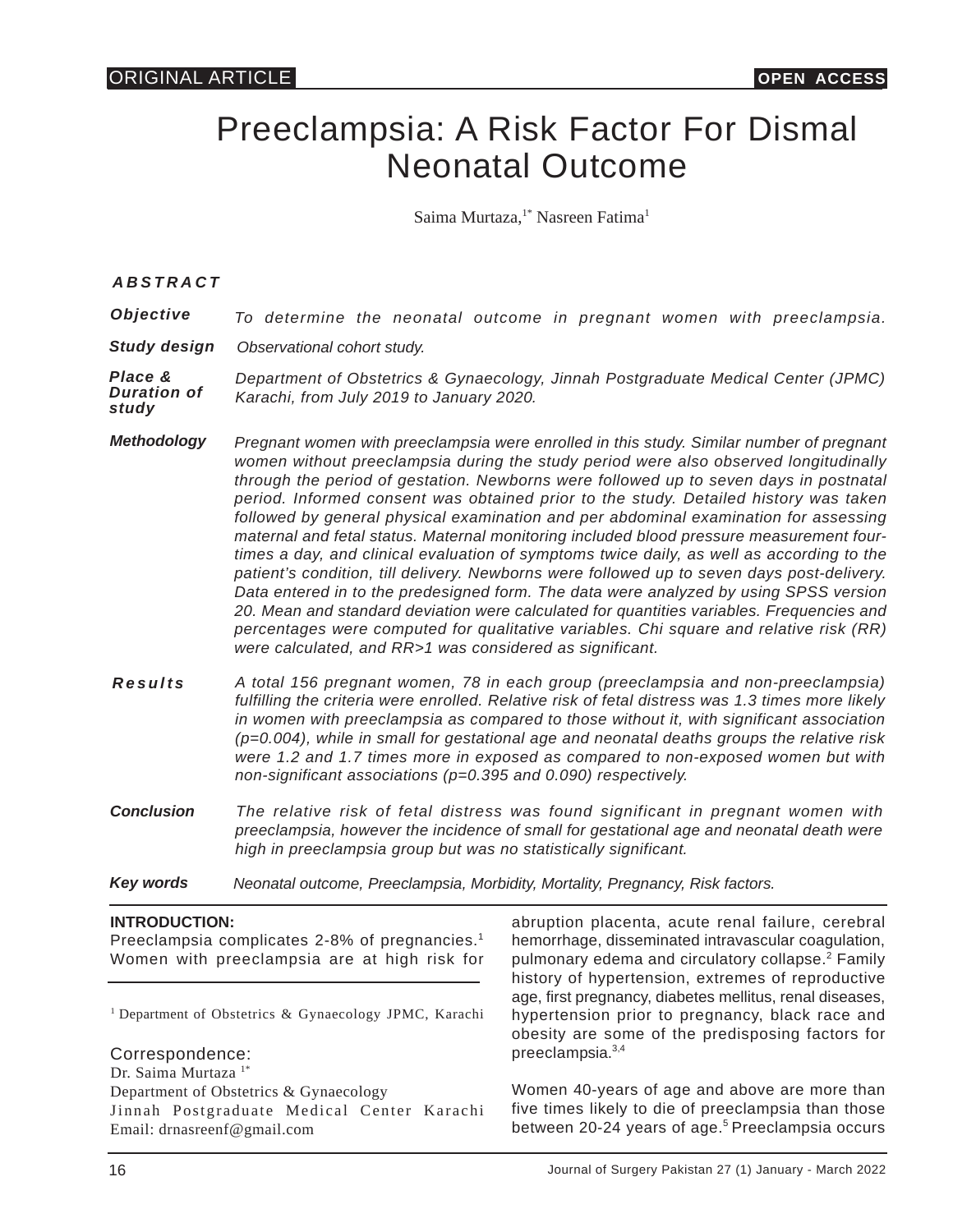only in the presence of the placenta and resolution begins with its removal. Even though the mechanism behind these features are unknown, shallow endovascular cytotrophoblast invasion in the spiral arteries, an exaggerated inflammatory response and inappropriate endothelial cell activity are key features in the pathogenesis of preeclampsia. This leads to maladaptation of spiral vessels, which interfere with normal villous development. In some cases, compensation can occur but in other poor villous development results in placental insufficiency.<sup>6</sup> It is also proposed that preeclampsia is a disorder secondary to decreased placental perfusion interacting with maternal constitutional factors that results in oxidative stress.<sup>7</sup> However, the current knowledge does not adequately explain the occurrence of preeclampsia so it is difficult to determine which of the women will progress.

Preeclampsia accounts for more than 40% of premature deliveries and substantially increases the risk of low birth weight and small for gestational age births.<sup>8</sup> The rate of fetal complications depends mainly on gestational age at the time of delivery. Fetal morbidity is caused by intrauterine growth restriction (IUGR), small for gestational age (SGA) fetuses, placental abruption and preterm births. The incidence of perintal and neonatal deaths is increased as well. $8-10$  This study was conducted to determine the effect of preeclampsia on neonatal outcome among pregnant women at a tertiary care hospital.

## **METHODOLOGY:**

This observational cohort study was conducted in the Department of Obstetrics & Gynaecology, Jinnah Postgraduate Medical Centre Karachi, from July 2019 to January 2020. A total of Total 156 pregnant women, 78 in each group as exposed (with risk factor preeclampsia) and non-exposed (without risk factor) were enrolled by non probability consecutive sampling after informed consent. Women between 20 - 40 years of age of 34 -39 weeks of gestation, irrespective of parity were included. Women with chronic hypertension without proteinuria, gestational or transient hypertension without proteinuria, connective tissue / auto immune disorders, diabetes mellitus, cardiac disease, respiratory diseases, epilepsy, renal diseases, obstetric complications like bad obstetric history, multiple gestation, preterm premature rupture of membranes (PPROM), placenta previa and fetuses with congenital anomalies, were excluded.

Preeclampsia was defined by systolic blood pressure >160 or diastolic blood pressure > 110 and proteinuria > 5g on two occasion at least 6 hours apart in a 24-hours period. Neonatal outcome such as fetal distress was defined as abnormal heart rate for example fetal tachycardia > 160 bpm or fetal bradycardia < 110 bpm or reduced / absent beat to beat variability or recurrent late deceleration or variable deceleration (assessed on auscultation with stethoscope). Presence of all of the above signs was considered as fetal distress. Small for gestational age was defined as baby's weight was  $< 10<sup>th</sup>$ percentile at birth or < 2500 gm measured by weighing machine. Neonatal death was considered when the baby died within 7-days of life. After detailed history, complete general physical examination and per abdominal examination were done for maternal and fetal status. Gestational age was determined by means of the last menstrual period, obstetrical ultrasonography or both.

In pregnant women with preeclampsia betamethasone was given to enhance fetal lung maturity. The dose was 12 mg intramuscular, two doses 24-hours apart. Antihypertensive drugs were administered to keep the systolic blood pressure at 130-150 mmHg and the diastolic blood pressure at 80-100mmHg. The oral antihypertensive agents were given in a stepwise manner (methyldopa 500mg QID, nifedipine 20 mg TID and atenolol 50mg BD). In resistant cases of hypertension nitroglycerine drip (20 ug/kg/h) was used to control severe hypertension. A full blood count, renal function tests, liver function tests, urine routine examination, fundoscopy and coagulation profile were obtained. Fetal condition at admission was assessed by means of ultrasonography. Maternal monitoring, including blood pressure measurements every four hours was done and clinical evaluation of symptoms twice daily or according to the patient's condition till delivery. Women were observed and followed till seven days post-delivery to observe the neonatal deaths and the information was entered on predesigned form.

Data were entered into SPSS version 20. Mean and standard deviation were calculated for quantitative variables like age, parity, weight and gestational age. Frequency and percentage were calculated for mode of delivery, residence and neonatal outcomes i.e. small for gestational age, fetal distress and neonatal death. Chi square test result and relative risk were determined to assess the association between neonatal outcomes and preeclampsia among exposed and non-exposed group. Relative risk  $(RR)$  of  $> 1$  was considered as significant. Confounders were controlled through stratification of age, parity, gestational age, followed by Chi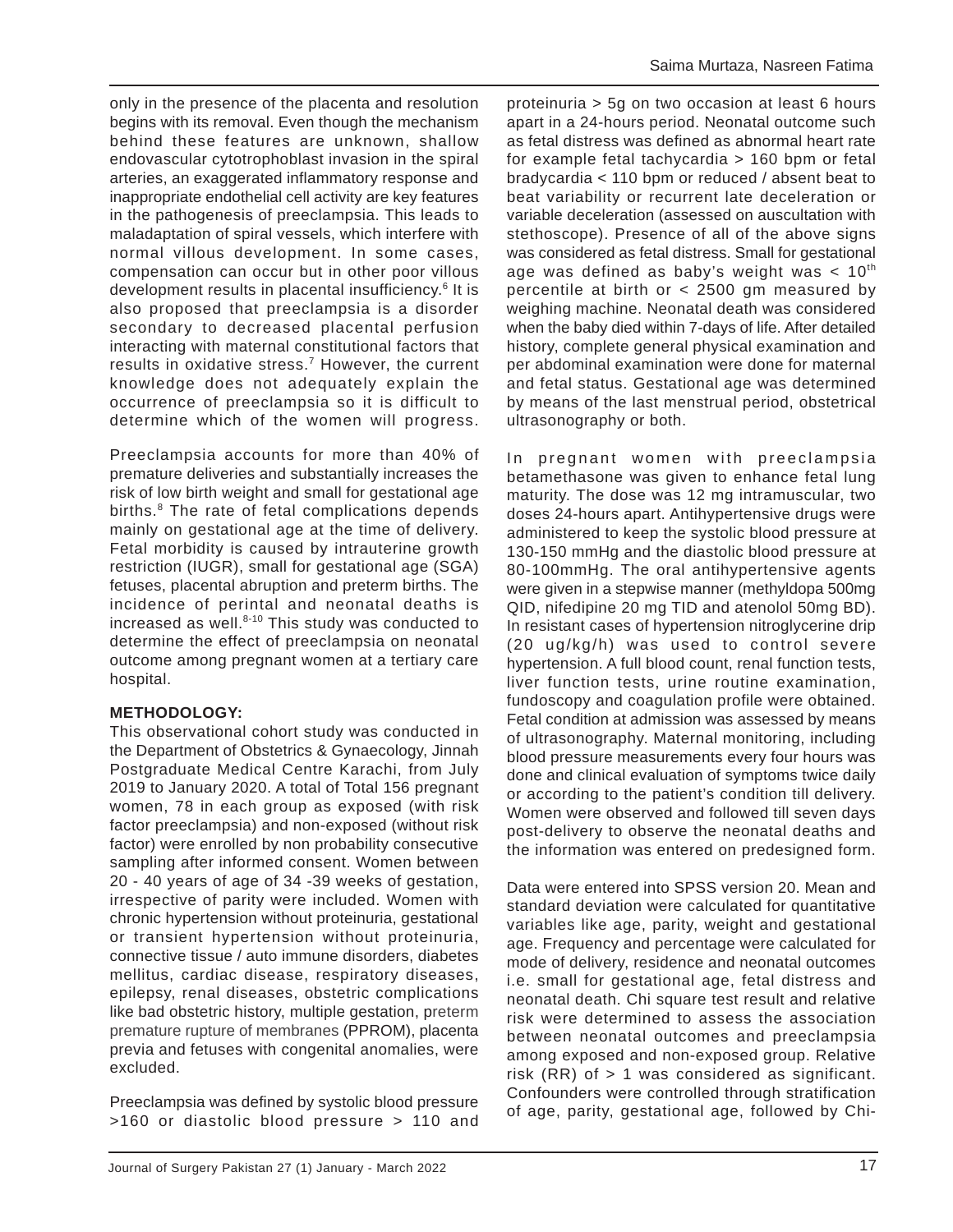square test using  $p < 0.05$  as significant.

#### **RESULTS:**

The mean of age of the women with preeclampsia and without it was 29.2±6.2 year with Confidence Interval (CI) 28.21 - 30.18 and 29.6±6.5 year with CI 28.57 - 30.62 respectively. Similarly, the mean gestational age in same groups was 36.5±1.6 weeks with C1 36.24 - 36.75 and 36.5±1.6 weeks with C1 36.24 - 36.75 respectively. Mean weight of women in preeclampsia group and that without the risk factor was 66.5±12.0 kg with C1 64.60 - 68.39 and 65.2±9.6 kg with C1 63.68 - 66.71respectively. Mean parity in women with preeclampsia group was  $2.2\pm1.1$  with C1 2.02 - 2.37 and in other group 2.1±1.2 with C1 1.91 - 2.28. In group wise distribution of modes of delivery, 33 (42.3%) cesarean sections and 45 (57.7%) vaginal deliveries were done in women with preeclampsia while 36 (46.1%) cesarean sections and 42 (53.9%) vaginal deliveries in other group.

Relative risk of fetal distress was 1.3 times more likely in women with preeclampsia as compared to those without it (p=0.004), while in small for gestational age and neonatal deaths groups the relative risks were 1.2 and 1.7 times more in preeclampsia group as compared to women without it. However, the association was non-significant (p=0.395 and 0.090 respectively). Details are given in table I. Neonatal outcome in different age groups in women with preeclampsia is given in table II.

#### **DISCUSSION:**

Hypertension is an important cause of both maternal and fetal morbidity and mortality in pregnant women. In this study, the frequency of cesarean section was lower in women with preeclampsia. However, in a study by Al Mulhim et al vaginal deliveries were less frequent in women with preeclampsia (69.2%) as compared with healthy controls (86.2%).<sup>11</sup> In Bozhinova et al study, normal

delivery was attained with 48.8% and cesarean section in  $47.6\%$  of the pregnancies.<sup>12</sup> In our study the mean age in exposed and non exposed groups were noted as 29.2±6.2 years and 29.6±6.5 years respectively. Bridwell M et al,<sup>13</sup> reported the mean age as 27.7±6.7 year which is almost similar to ours. However, in another study done by Habli M, et al, $<sup>14</sup>$  the mean age was quite less than ours,</sup> 21.5±4.7 years. Others studies reported variable age groups.<sup>15-17</sup> In this study the mean gestational age in exposed and non-exposed group was 36.5±1.6 weeks and 36.5±1.6 weeks respectively. In the study of Saadat M et al,<sup>18</sup> the mean gestational was  $39±2$ weeks and 37±2 weeks in patients and control groups respectively.

Perez-Cuevas R et al in their study found that eclampsia substantially increased the risk of delivery of very low birth weight infants (risk difference RD=6.7%), moderate low birth weight infants (RD=14.6%) and preterm gestational age less than 33 weeks (RD=7.1%) compared with women without hypertension.<sup>8</sup> Retrospective cohort study performed by Xiong et al showed that preeclampsia increased the risk of intrauterine growth restriction and low birth weight babies.<sup>19</sup> Another study reported that preeclampsia was associated with 3.8 fold increased risk for low birth weight babies and women with preeclampsia were 3.6 times more likely to deliver small for gestational age new born as compared with normotensive women.<sup>20</sup> These findings are consistent with our study.

This study had few limitation. Firstly, we did not adjust for confounding variables to assess the influence of preeclampsia on neonatal mortality and complications. Secondly the severity of preeclampsia was not considered as variable. Management of infants should be performed at tertiary centers with ICU facility. A team approach with obstetrician and specialized pediatrician is essential to improve

| Table I: Comparison of Neonatal Outcome between Groups (n=156) |     |                      |                                |                      |         |  |  |
|----------------------------------------------------------------|-----|----------------------|--------------------------------|----------------------|---------|--|--|
| <b>Neonatal Outcome</b>                                        |     | Group                |                                | <b>Relative Risk</b> | p value |  |  |
|                                                                |     | With<br>Preeclampsia | <b>Without</b><br>Preeclampsia |                      |         |  |  |
| <b>Fetal Distress</b>                                          | Yes | 38 (24.4%)           | 29 (18.6%)                     | 1.310                | 0.149   |  |  |
|                                                                | No  | 40 (25.6%)           | 49 (31.4%)                     |                      |         |  |  |
| <b>Small Gestational Age</b>                                   | Yes | 28 (17.9%)           | 23 (14.7%)                     | 1.217                | 0.395   |  |  |
|                                                                | No. | 50 (32.1%)           | 55 (35.3%)                     |                      |         |  |  |
| <b>Neonatal Deaths</b>                                         | Yes | 22 (14.1%)           | 13 (8.3%)                      | 1.692                | 0.090   |  |  |
|                                                                | No  | 56 (35.9%)           | 65 (41.7%)                     |                      |         |  |  |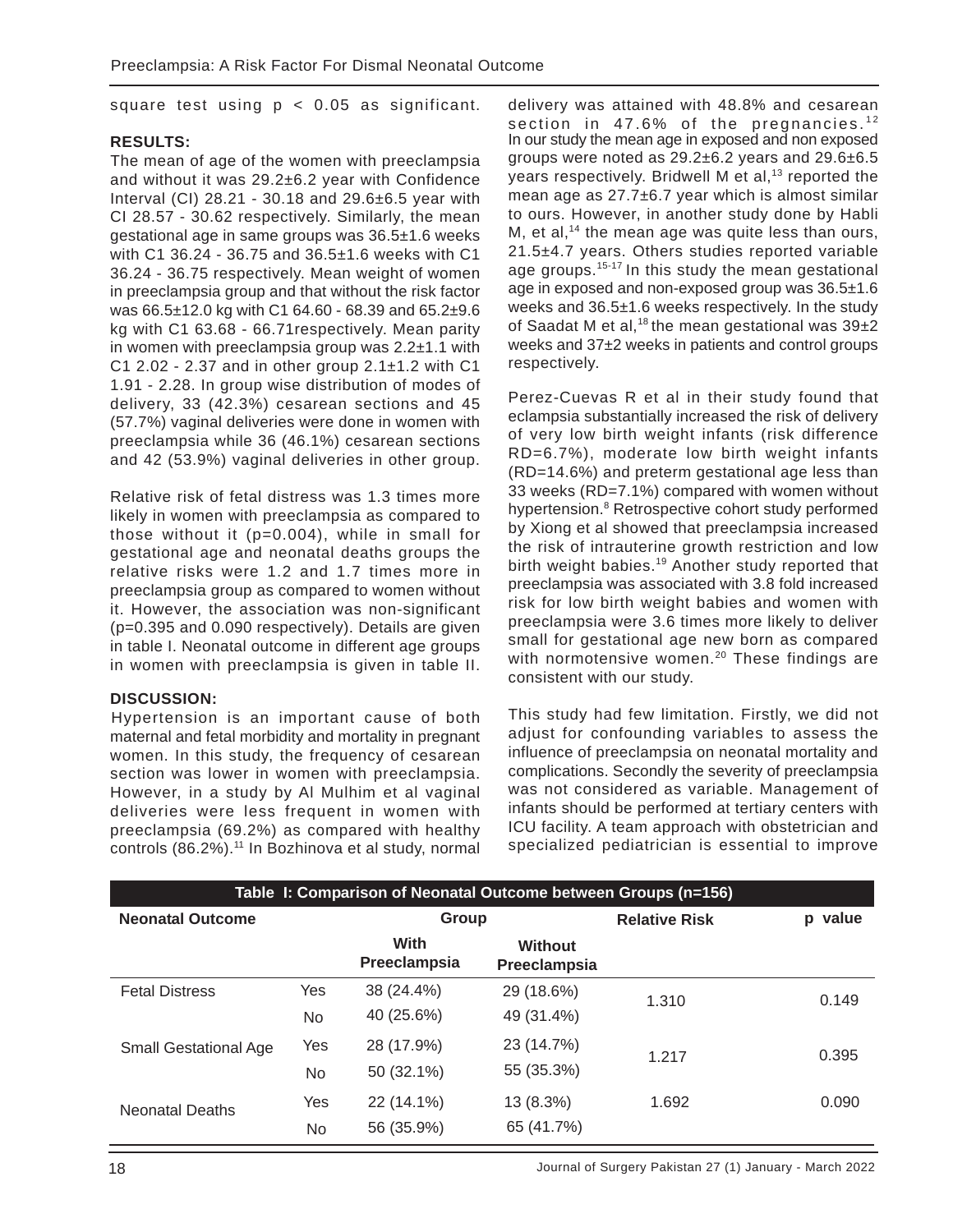| Table II: Neonatal Outcome In Different Age Groups In Women With Preeclampsia |                 |             |  |  |  |
|-------------------------------------------------------------------------------|-----------------|-------------|--|--|--|
| <b>Age Group</b>                                                              | $20 - 30$ Years | >30 Years   |  |  |  |
| Fetal Distress (n %)                                                          | 23 (27.4%)      | 15 (20.8%)  |  |  |  |
| Small For Gestational Age (n %)                                               | 16 (19%)        | 12 (16.7%)  |  |  |  |
| Neonatal Deaths (n %)                                                         | 13 (15.5%)      | $9(12.5\%)$ |  |  |  |

neonatal outcome.

#### **CONCLUSION:**

A variable relative risk and statistical association were found between preeclampsia and neonatal outcome.

#### **REFERENCES:**

- 1. British Colombia Reproductive Care Program. Hypertension in pregnancy: Obstetric Guide 11.2000;1-12.
- 2. Duley L. The global impact of pre-eclampsia and eclampsia. Semin Perinatol. 2009;33:130-7. doi: 10.1053/j.semperi.2009.02.010.
- 3. Hall DR, Swart R, Grové D, Odendaal HJ. The influence of maternal age on pregnancy outcome in patients with early onset, severe pre-eclampsia. J Obstet Gynaecol. 2001;21:246-9. doi: 10.1080/01443610120046332.
- 4. Trogstad LI, Eskild A, Magnus P, Samuelsen So, Nesheim BI. Changing paternity and time since last pregnancy, the impact on pre-eclampsia risk. Int J Epidemiol. 2001;30:1323-4
- 5. Conde-Agudelo A, Belizan JM. Risk factors for pre-eclampsia in a large cohort of Latin American and Caribbean women. BJOG. 2000;107:75-83.
- 6. Conde-Agudelo A, Belizan JM. Maternal morbidity and mortality associated with interpregnancy interval: Cross sectional study. BMJ. 2000;321:1255-9.
- 7. Walker JJ. Pre-eclampsia. Lancet 2000;356:1260-5.
- 8. Perez-cuevas R, Fraser W, Reyes H, Reinharz D, Daftari A, Heinz CS, et al. Critical pathways for management of pre-

eclampsia and sever pre-eclampsia in institutionalized health care setting. BMC Pregnancy Childbirth. 2003;3(1):6. doi: 10.1186/1471-2393-3-6.

- 9. Jelin AC, Kaimal AJ, Kuzniewicz M, Little SE, Cheng YW, Caughey AB. Preterm preeclampsia: 32 to 37 weeks gestation. J Matern Fetal Neonat Med. 2012;25:2198- 201.
- 10. Su YY, Zhang JZ, Wang F. Risk factors and adverse outcomes of preeclampsia: a tertiary care centre based study in China. Biomed Res. 2017;28:1262-5.
- 11. Al-Mulhim AA, Abu-Heija A, Al-Jamma F, El-Harith el-HA. Pre-eclampsia: maternal risk factors and perinatal outcome. Fetal Diagn Ther. 2003;18:275-80.
- 12. Bozhinova S, Poroshanova V, Sampat D. Delivery and perinatal aspects of pregnant women with pre-eclampsia-eclampsia. Akush Ginekol (Sofia). 2004;43:3-9.
- 13. Bridwell M, Handzel E, Hynes M, Jean-Louis R, Fitter D, Hogue C, et al. Hypertensive disorders in pregnancy and maternal and neonatal outcomes in Haiti: the importance of surveillance and data collection, BMC Pregnancy Childbirth. 2019;19(1):208. doi: 10.1186/s12884-019-2361-0.
- 14. Habli M, Leine RJ, Qian C, Sibai B. Neonatal outcomes in pregnancies with preeclampsia of gestational hypertension and in normotensive pregnancies that delivered at 35,36, or 37 weeks of gestation. Am J Obstet Gynecol. 2007;197:406-el.
- 15. Dagdeviren H, Cankaya A, Cengiz H, Tombul T, Kanawati A, Caypinar SS, et al. Maternal and neonatal outcomes of women with preeclampsia and eclampsia at a tertiary care center. Med Bull Haseki. 2015;53:143- 6. DOI:10.4274/haseki.2067.